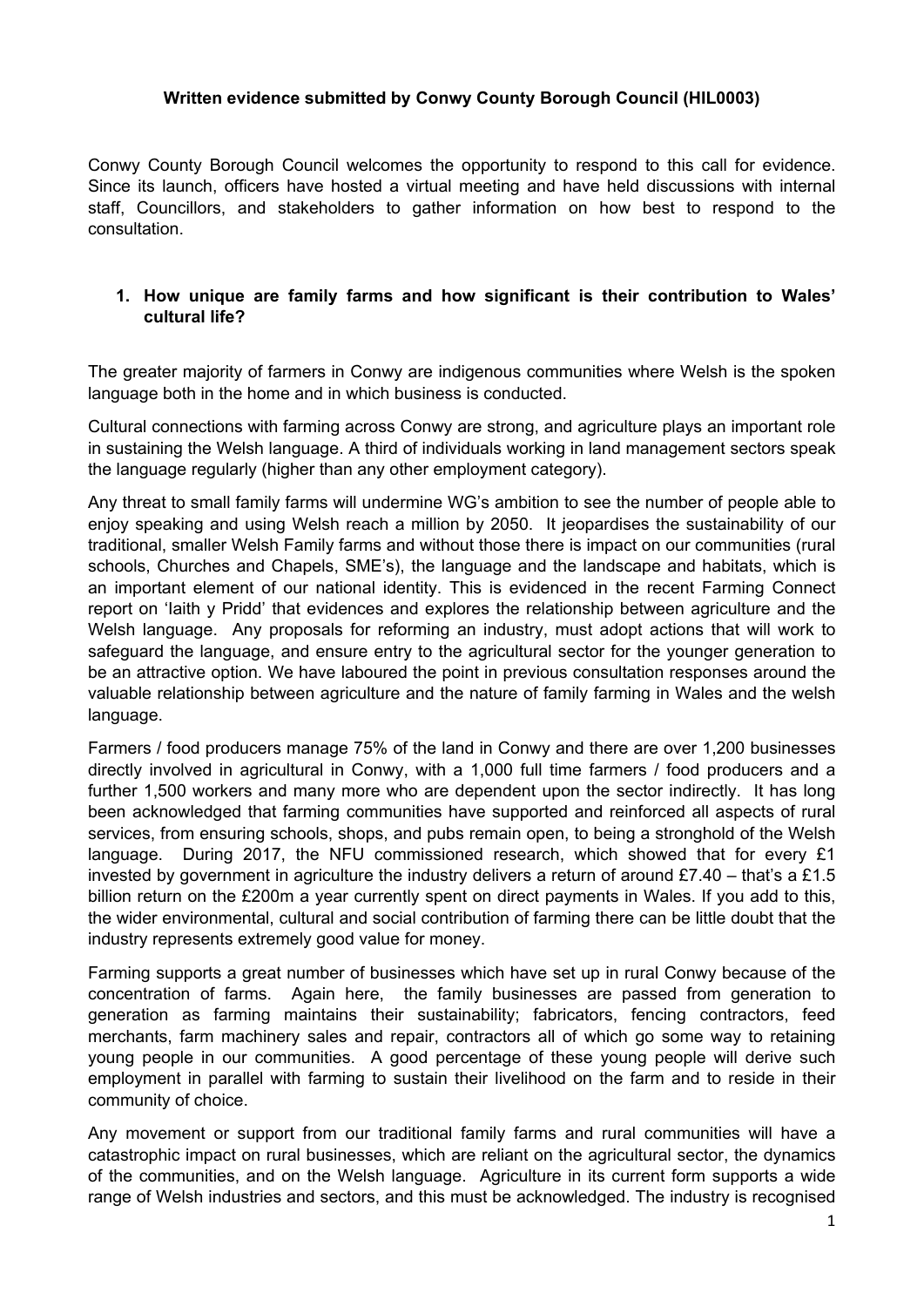globally as one of the best for producing high quality foods, but must also be recognised as a valuable industry within Wales, where its contribution financially and socially has given so much security, reassurance, and underpins a number of other sectors.

Welsh tourism is sold to the world with advertising campaigns depicting Wales' mountains, coastline and various landscape images. Wales' distinct tapestry of various habitats and countryside is only achievable as our farmers / food producers have been the stewards of the countryside, and their centuries-old ways of managing our land has formed the beautiful countryside we have today.

Most farms have been passed down through the generations; the farmer's knowledge and understanding of living culture and heritage is invaluable and is passed on naturally to future generations from grandparents to grandchildren through their participation in traditional farming practices, sharing staff at shearing and gathering, retaining ancient field names, earmarks, selling stock at the weekly local market etc. They are active in Chapels/Churches, eisteddfodau, Young Farmers Clubs, School governors etc. Their significance to contribution to their cultural community is evidenced at the Nant Conwy Rugby Club where every team, without exception across the age range from mini teams, juniors, youths to the senior teams is coached by a farmer and participants are predominantly farmers, both male and female teams.

Traditional stock-proof boundaries are dry stone wall construction, hand built and a skill passed down through the generations with pride applied to the work to ensure that it is robust to stand for years and maintains the visual appearance of the landscape.

Children raised on farms have superior knowledge, understanding and awareness of the environment around their communities; they will at an early age know the names of mountains and hills, will recognise and can name plants and birds without the aid of a reference book because they are taught by their parents as part of day to day life on the farm.

The smaller traditional farms in Wales breed hefted stock, producing quality food naturally and economically by grazing native breeds, suitable to the terrain and climate and sets us apart from lowland arable farms of England where switching farm production focus is easier.

Smaller traditional farms, unlike larger units, support a greater number of families and in-turn, support the retention of rural schools which are community schools and where community activities are held and intergenerational social interaction ensured.

We call for a robust language impact assessment as part any planning to ensure that whatever is proposed for our family farms and taken forward has a positive impact on our Welsh Language and thus adhering to the Well Being of Future Generations Act goal of "a Wales of vibrant culture and thriving Welsh Language".

# **2. What are the main challenges facing family farms specifically, and farming communities more generally, in Wales?**

Red meat producers view as totally unfair the acceptance of foods produced in countries where lower levels of animal welfare and husbandry standards are practiced and which are acceptable to other countries and competing markets via trade deals.

Farmers in Wales are proud of the high standards they maintain at a high food production cost. High standards of animal welfare, bio-security, transportation, inspections at market and slaughterhouses are costly but are adhered to without exception. This contributes to the superior quality and taste of the meat sold.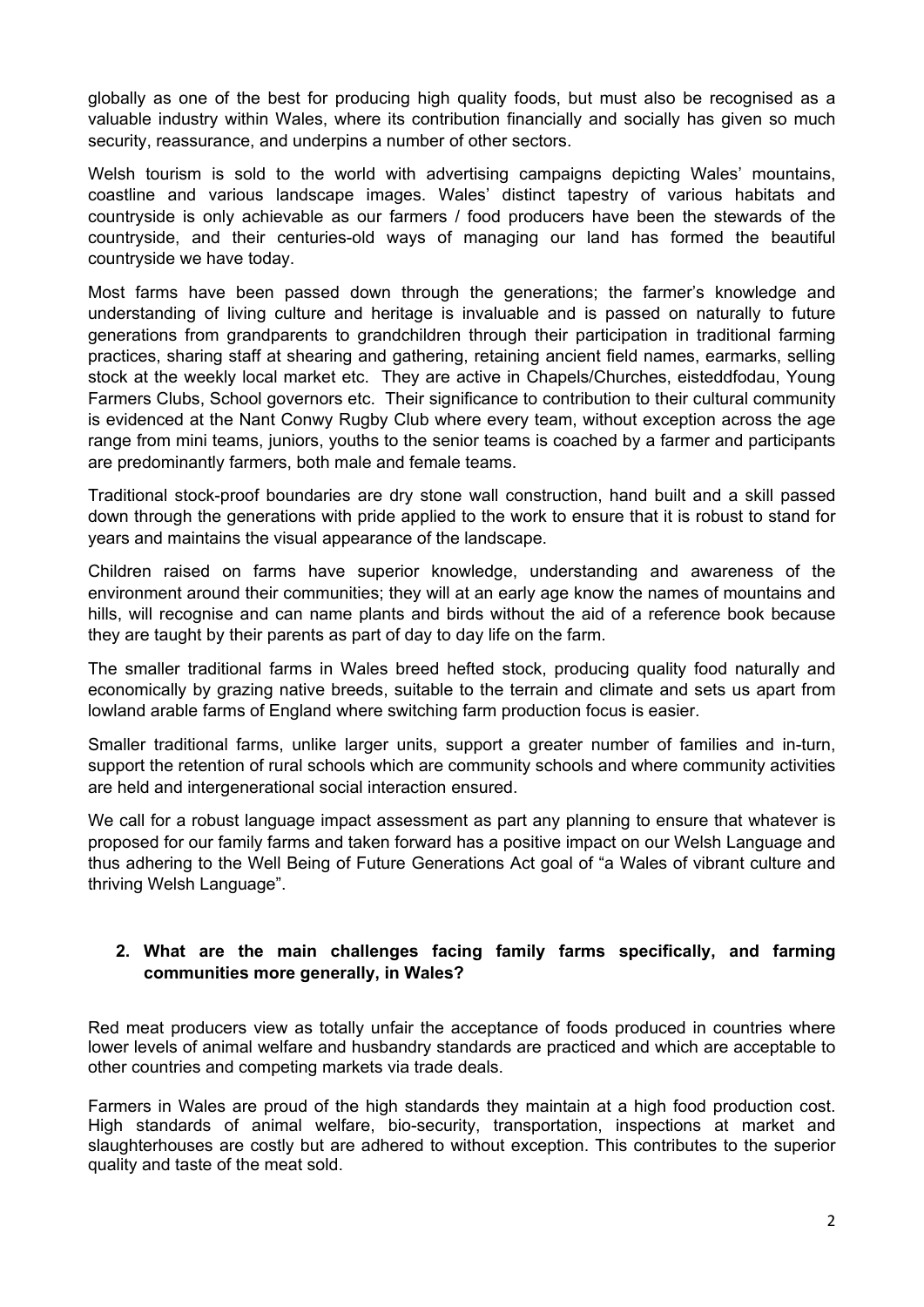The unknown long term effect of the EU Transition and the uncertainty of future support-payments post 2023 makes it difficult for farmers to plan for the future. It appears unlikely that support will be available for meat production which the terrain and which climate in Conwy is suitable but instead on public goods.

As uncertainty continues, where possible, farmers have diversified to egg production, chicken production, renewable energy, holiday lets/camping and large scale automated dairy units but there is a threat that this will reach a point of saturation.

Particularly since the EU Transition Government policies and criteria particularly involving farm diversification is very restrictive and the planning system is slow to adapt and to accept the needs and changes within the industry. Governments could look at how other countries support their agriculture to maintain their rural communities; i.e. Switzerland.

Aberystwyth University annual survey of farm accounts in virtually every sector shows that without the Single Farm Payment farms would be trading at a loss. Removal of the Single Farm Payment could result in de-population as farms become unviable. Such payments maintain a presence in the countryside and capacity to produce food, and also keep the food affordable.

Wilding of left lands will be detrimental to the tourism industry in Conwy which is attractive to walkers because of the many miles of well-maintained paths and scenery.

Farming supports a great number of businesses in the community which have set up in because of the concentration of farms. Again here, the family businesses are passed from generation to generation as the farming industry maintains their sustainability; fabricators, fencing contractors, feed merchants, farm machinery sales and repair, agriculture stores and contractors all of which go some way to retaining young people in our communities. A good percentage of these young people will derive employment in such business' in parallel with farming to sustain their livelihood and to reside in their community of choice. There is a real risk that without such opportunity they will be forced to leave to seek employment elsewhere.

During the late 50's, thousands of acres of farmland in rural Conwy was purchased by the Forestry Commission and planted with non-native fast growing trees to meet post war demand for building materials. The trees have now reached maturity and removed through large scale felling. This land, which was previously in food production is now unsuitable to revert to food production but suitable for the planting of native trees would be step towards becoming carbon positive communities.

As famers leave the land for a more certain future outside farming or retire, there exists a threat of further agricultural production lands being purchased by investment companies for tree planting to take advantage of promised generous support payments.

Such lands are in the remotest parts of rural Conwy where quarrying was once a major employer and which historically, where farmers would work to sustain their income and the small farm. As the quarries closed, families left the area to seek employment and once vibrant villages such as Cwm Penmachno & Penmachno fell into decline, and its traditional quarry cottages were left empty. The cottages were eventually sold cheaply as second homes and presently, the houses are largely unoccupied during the week but full at weekends as owners escape to the countryside from the stress of city life and employment. A disproportionate number are too available to hire on Airbnb.

High quality restoration of the cottages demands premium sale price which is beyond the affordability level of the indigenous community which leads to depopulation of such communities to neighbouring towns where affordable housing is available. This affects school numbers, cultural and heritage events and organisations, the Welsh language is reflected in reducing numbers of pupils and traditional social groups, activities and events.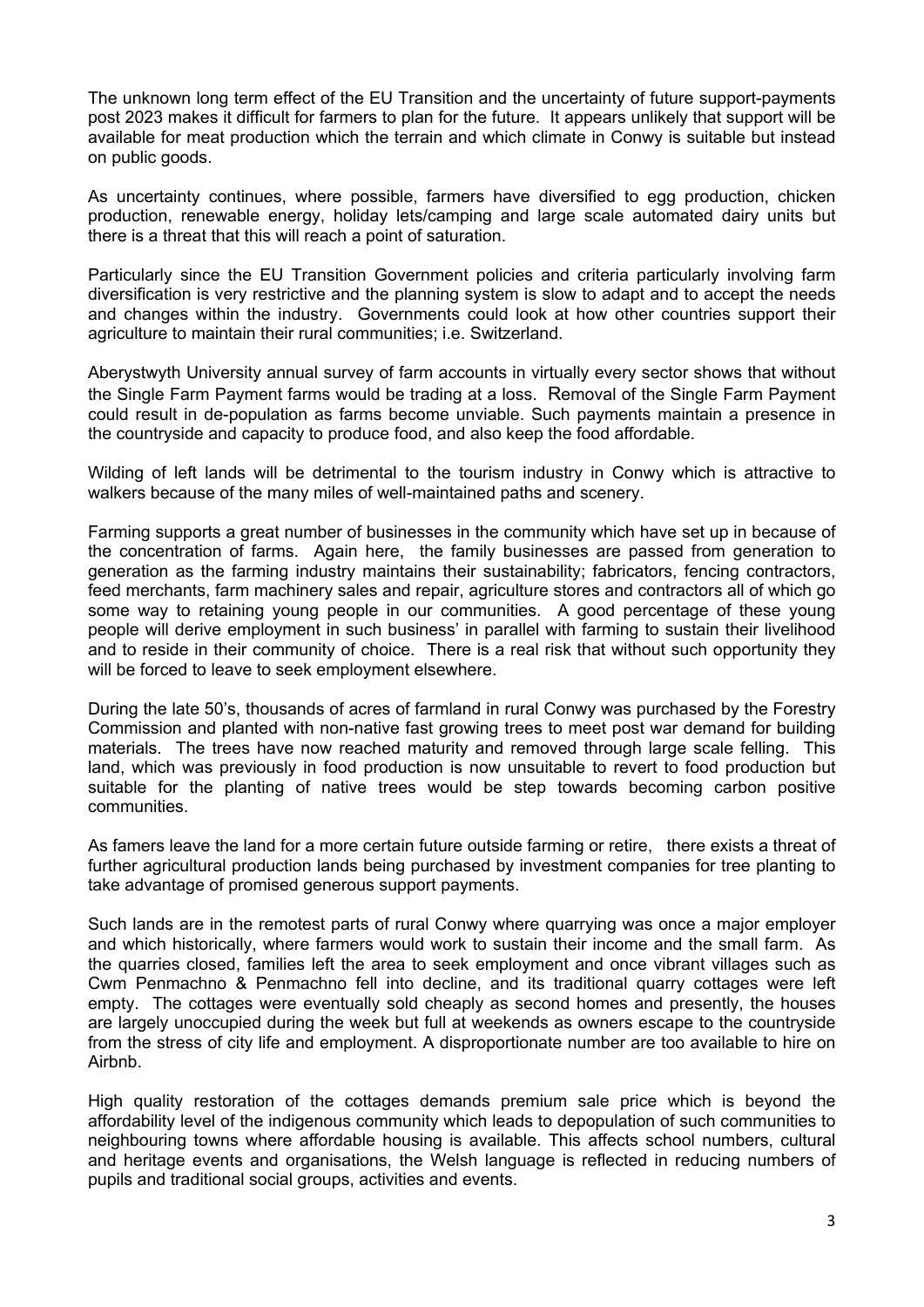The Well-being of Future Generations Act (2015) was designed to give us the ambition, permission and legal obligation to improve our social, cultural, environmental and economic well-being. A prosperous Wales means developing a skilled and well-educated population in an economy which generates wealth and provides employment opportunities, allowing people to take advantage of the wealth generated through securing decent work. There is therefore an obligation placed upon us here to support people to enter employment. The aims of the Act are long-term but this proposal poses very few options for people to enter agriculture, therefore Welsh Government are at risk here of failing themselves. Opportunities for young people to enter the industry must be a priority, and Government are now in a position to introduce new schemes or adapt current and past schemes that will see a migration in the average age of farmers / food producers down from 60. These must be tangible schemes with tangible results being that young farmers / food producers are allowed to be in charge of their own farm, not desk-based schemes that could see more emphasis put on young farmers / food producers but nothing happening in reality.

# **3. What are the potential implications of free trade agreements for farmers in Wales?**

The potential implications of free trade agreements will hinge on whether the same welfare standards are demanded on imports and what weight governments put on food travel miles in tackling climate change.

Travel miles from local farms to market & slaughterhouses are low in Conwy due to the volume of red meat produced and availability of such services within close proximity.

Welsh farmers have shown an ability to produce products equal to any in the world but it requires Government support in marketing and opening up new markets.

Farmers in Wales are proud of the high standards they maintain but at a high food production cost. Clearer food labelling reflecting the above would give the buyer a choice of purchasing high standard meat or the alternative, possibly cheaper, meat produced via lower standards.

Given the impact of COVID19 on supply chains and the integrity of production standards, we struggle to accept why the Welsh Government fails to recognise food security, food safety and maintaining high animal health and welfare standards as key 'public goods' that warrant recognition and support as part of the future farm support scheme.

Public perception of how farmers produce food must also be highlighted as a priority for Welsh Government. If any scheme is to succeed then there must be alliance between the Government, practitioners, rural managers, and anyone who support the industry through eating or purchasing meat, dairy, cereal, fruit or vegetable produce. The public must have access to regular information on the positive attributes that Welsh agriculture will implement through this scheme on to the environment. Now more than ever farmers need the support of the public and the public's encouragement for farmers to continue doing what they do best in the face of such uncertainty.

Greater emphasis must be put on highlighting that in addition to managing land for conservation purposes farmers' primary role is to produce food. There has been a sense of disconnect between farmer's role and public perception in recent years. An educational "bridge" is needed to inform the public of food provenance, traceability and of the high standard food are being produced in Wales. It could be argued that it is the Government's role to facilitate how positive messages should be conveyed and Conwy County Borough Council would support. High standards of animal welfare, bio-security, transportation, inspections at market and slaughterhouses are costly but are adhered to without exception.

Unfortunately, trade between Wales and Northern Ireland remains unsorted since the EU Transition.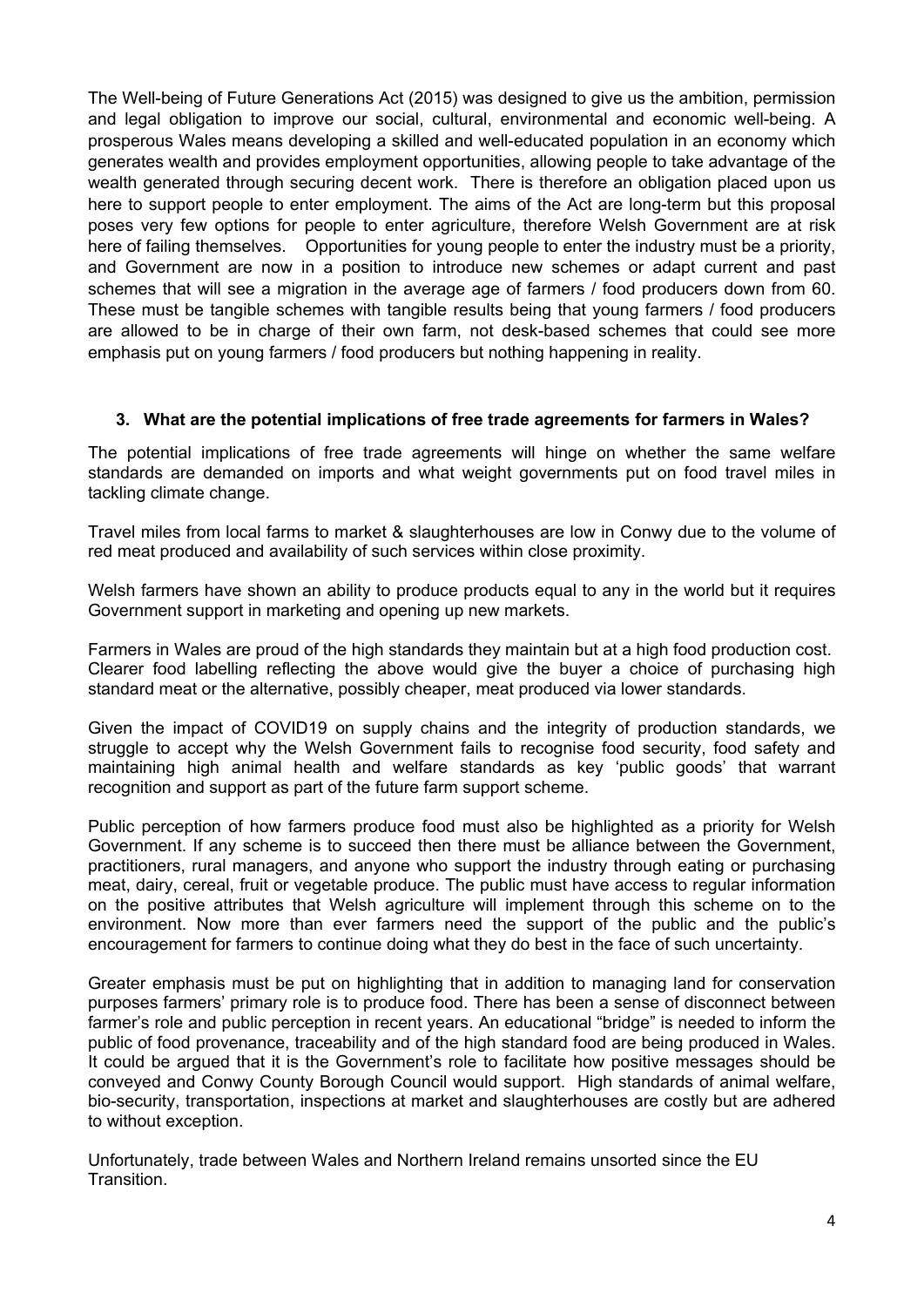Furthermore, we see that agricultural sector is being managed stricter than any other sector and some argue that the agricultural industry may be one of the most regulated industry in the UK. Whilst we welcome standards and audits, the agricultural sector are continually being scrutinised for small infringements where other sectors may not. All recipients of public money should be managed to the standards and accountability that the agricultural sector continually experience.

# **4. How, if at all, is the UK Government's climate change policy agenda impacting on family farms, including the future generations of farmers, and rural communities in Wales?**

One of the main concerns expressed is that agriculture and food production may be de-valued by Government with the environment and climate protection taking precedent. With the possibility of landowners taking advantage of environmental schemes and sell their land, which is currently used for food production, to various businesses and industries this have a detrimental effect on the food production industry.

Traditional custodians of the countryside, farmers have for generations been looking after their holdings with nature and the conservation of habitats central to their farming practices. As the number of some farmland species have declined, farmers have withstood the worst of relentless abuse by the public, who see the decline as the fault of the farmer.

Farmers take environmental and conservational issues extremely seriously, and have pledged to improve on any actions that will see an increase in environmental standards through greening. The truth is, that the agricultural industry has done nothing but follow government policy. To reinforce how serious farmers take these issues, the National Farmers Union and its members have pledged that agriculture should strive to be carbon neutral by 2040.

In May 2019, Conwy County Borough Council declared a climate emergency and is leading the way on protecting the environment. It was unanimously agreed by the council that the Greening Programme Board develop the Council's plan to become net zero carbon within 10 years. In Conwy, all schools are accredited to the Eco-schools standard, and since 2010, there has been a 32% reduction in carbon emissions by the authority. This is a reduction of 7,240 tonnes of carbon, which is equal to powering 567 houses in a year. This demonstrates the authority's commitment for a cleaner environment, and a healthier climate.

Farmers wishing to plant trees have faced increasing barriers over the past decade and there are concerns about whether the proposed changes would genuinely overcome such problems.

We question whether there is evidence to support the need for more trees, and whether the carbon footprint should be addressed first. There is a real risk that trees are perceived as the only answer, but science has moved on. Would Government investment in EV charging points along the strategic travel routes leading into and out of Conwy equally contribute to reduction of carbon footprint as tourists travel to enjoy the landscape and associated activities?

Notwithstanding this, and whilst the farming industry is keen to plant more trees, major concerns exist regarding the effect of inappropriate and large scale planting on the long term viability of individual farms and entire communities. The target is to increase woodland from 80 hectares to 2,000 hectares a year but where does this land come from? According to the Farming Unions, a hectare of farmed land produces more Gross Value Added and employment than the equivalent of hectares of trees. Once planted, trees cannot be felled for 25-30 years so farmers will potentially lose land for decades with no economic stimulus in doing so or benefit for the economy. An increased focus on planting implies the loss of funding from agriculture during a period of incredible uncertainty and potential price volatility.

With UK and global population set to increase over the next decade, equally the demand for high quality foods raised to the highest welfare standards will also increase. However, with climate change playing an important role in agricultural food production, it is likely that we will see a reduction in the amount of quality grades 1 and 2 pasture land. Flooding and droughts will according to forecasters become more common. With these scenarios playing a role in sustainable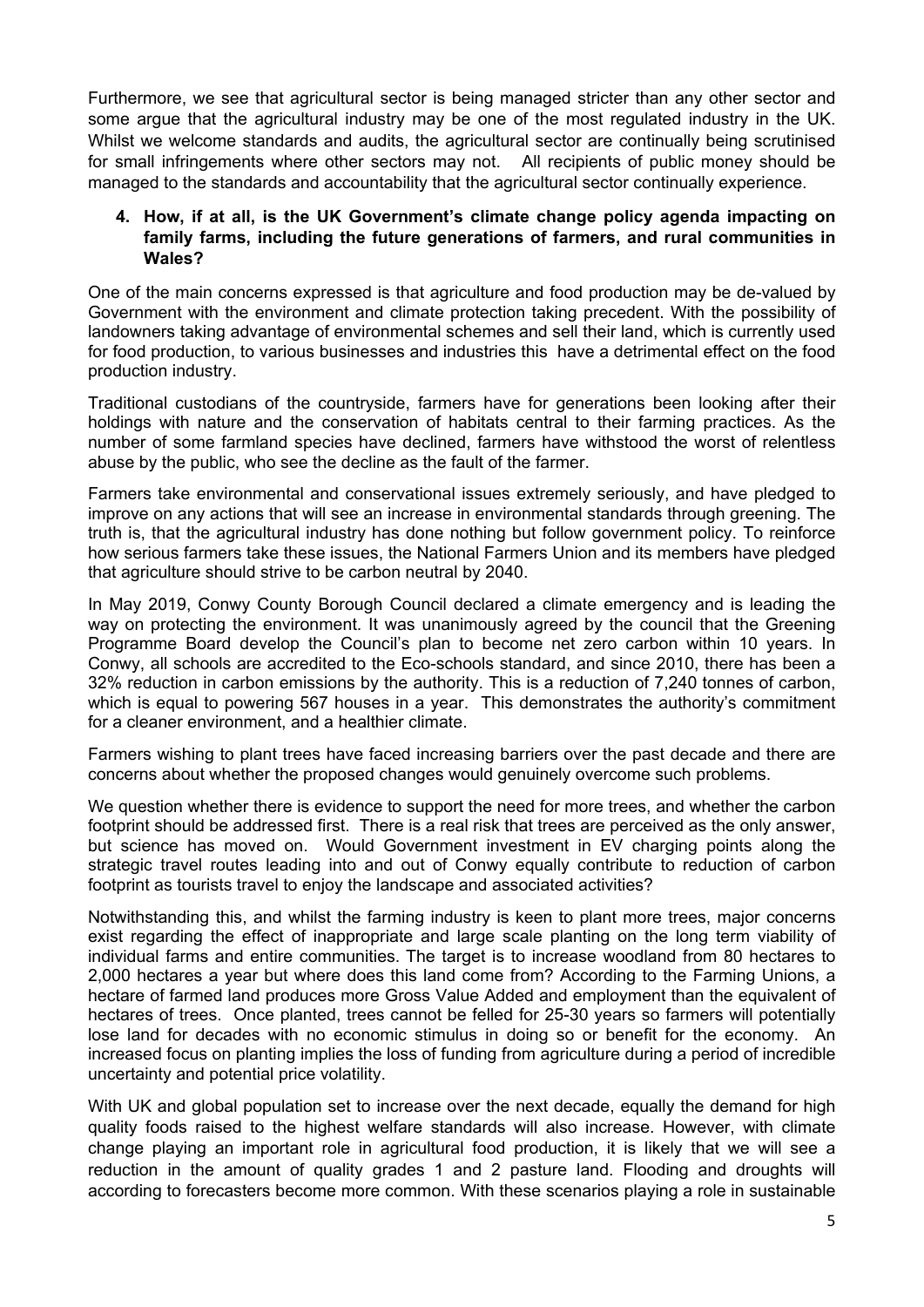land management, governments must show a degree of flexibility and support farmers who fall into a situation that may be out of their control.

Agriculture and the practice of producing food must become more tolerant of environmental factors and the environmental threats that the global community now face. Agriculture must be seen to mitigate rather than to provoke any environmental damage and climate concerns. CCBC do not hold the view that farmers are actually practising in an environmentally damaging way – to the contrary, Conwy county farmers are indeed very responsible in their undertaking and understanding of environmental concerns.

Public perception of how farmers produce food must also be highlighted as a priority for WG. The public must have access to regular information on the positive attributes that Welsh agriculture has on the environment. Social Media blames agriculture for their contribution to greenhouse gases, primarily methane which has a relatively short recycle period. It is questionable whether the mitigation provided by farm woodland and hedges is truly accounted for. Now more than ever farmers need the support of the public and the public's encouragement for farmers to continue doing what they do best in the face of such uncertainty. It could be argued that it is the Government's role to facilitate how positive messages should be conveyed and CCBC would support this approach.

By default farmers are food producers and producing food is a public good and needs to be recognised. However this element also needs to be elaborated upon, as providing food security is the real public good. Security in ensuring the volume and yield of food produced is sufficient; security in ensuring that the animals reared have been done so in a safe, healthy, clean environment; and that crops and animals are treated to the highest quality of care and all that can be done is done to minimise any risk of disease or contamination.

Public goods which could have a beneficial outcome such as farm infrastructure improvements should be encouraged. Mitigating against harmful gas releases from manure stores by adopting technology to capture the gases would also be welcomed, such as the placement of on-farm anaerobic digesters (more practical for dairy units) or the building of roofs / shelters for open manure stores. The adoption of adequate drainage systems around silage clamps and dry manure stores to reduce the risk of leaching effluent should also be applauded so as to avoid any polluting of water courses.

Although there may be planning regulations to adhere to, it may be environmentally beneficial in some instances to create visually acceptable, low impact farm tracks to access some remote areas. By ensuring there are direct routes from point A to point B (farm yard to fridd / mountain) it is less likely that further damage would be done to key habitats. Tracks would ensure that farmers / food producers would use those routes as opposed to traversing along, and through habitat-rich land. During the wet winter months, this practice would reduce any potential damage to habitat, reduce potential soil run-off and any vehicle rutting.

Due to the uptake in the number of on-farm biomass boilers, it is recommended also that support be given to the planting of new coniferous woodlands (currently not supported through any Agri Scheme). Fast growing coniferous trees are harvestable crops that can and do sustain numerous biodiversity interests. Although a weakened habitat when compared to broadleaved woodlands, coniferous woodlands would assist in achieving any decarbonisation targets and would greatly help in the reduction of water flow thus supporting any flood defence targets.

As a harvestable crop, these plantations would also ensure a financial return to the land owner in 20-30 years, as opposed to 80-100 for broadleaved woodland. As a resource they could become recreational areas, and for a further economic activity would support local contractors to plant, harvest and maintain the plantations.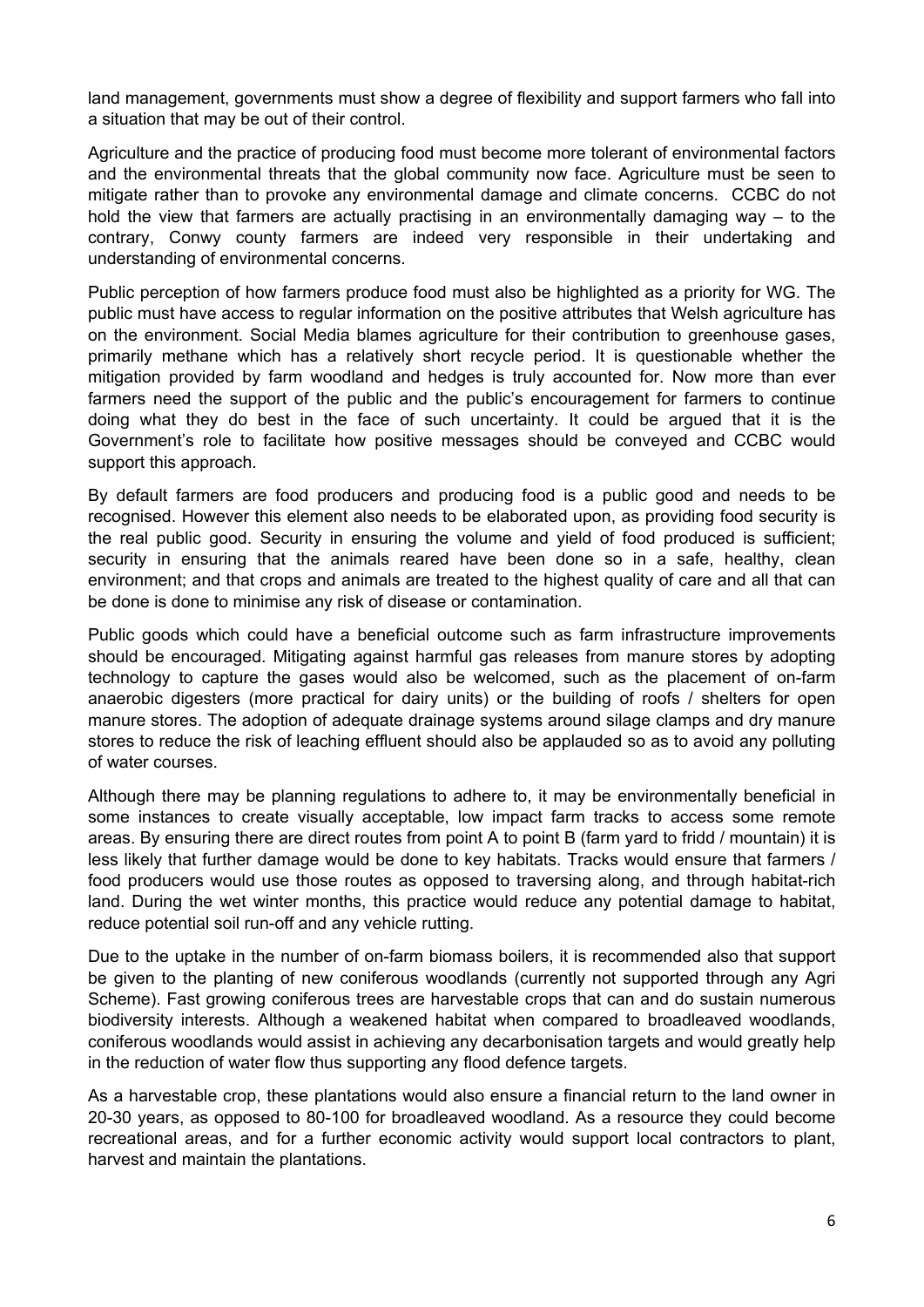A concern that was also expressed is the need to safeguard and support our traditional family hill farms. If a farm is 600m above sea level, very few environmental interventions fit the land and environment for that farm. Given Wales's landscape, circa two thirds of the farms in Wales will fall into this category. If farmers won't stand to benefit from an environmental scheme then these are concerns that deeply affect Conwy as a county, and the traditional family farm.

In recent years there has been an increase in interest from community groups developing renewable energy schemes such as Hydro-electric schemes for community benefit. The benefits to the communities from developing such schemes have been multiplied due to the economic return those groups receive. Private investments and collaboration between land owners and community groups to develop schemes which demonstrate community benefit should be encouraged.

What we don't need is a market for carbon sequestration that will be driven by businesses and industries. This raises a concern for Welsh farmers who lease land, due to landowners possibly selling their land to businesses and industries so that they can offset their carbon by planting trees. If this happens it could have a socio-economic effect on rural communities and the economy as there is no need to work on the land once the trees are planted, thus removing employment from the land. Once planted, trees will stagnate land for thirty to forty years.

We hear very little mention of utilising pasture for sequestering carbon, as various studies prove that it is as good or even better than woodland; and we do question if planting trees is the best resolution to deal with the carbon market as the science has moved forward over the years. There is an opportunity to research and trial various new scientific developments. This trailing could be achieved through such rural programmes as LEADER. Carbon Audit services are also available through Farming Connect to which eleven farmers in Conwy have signed up to which indicates their willingness to review their farming practices to better understand and redress any negative impact.

We firmly suggest that further investment in the research and development of new technologies and initiatives be of significance to Government. If Welsh agricultural products are to compete on a global scale, and be recognised as having high standards and quality, then research into new technologies, and support to trial new ways of producing, must be explored.

Research and development at Bangor University into animal genetics, feedstuffs, fertiliser and fuel is conducted to reduce the effect on the environment which in-turn reduce production costs and carbon footprint. There are many opportunities to research into various cattle breeds and how much methane they release or with the feed and fodder the cattle eat and digest.

We are concerned that food production is belittled although farming and food production remain the backbone of our rural communities. Not everything should be driven by environmental and land management initiatives, food production and food security needs to be a core component of any future payment system.

Future plans or targets which place Welsh producers at a disadvantage - or which are met at the expense of food production - will inevitably offset the efforts made by the agricultural sector towards mitigating climate change by importing more food, thereby intensifying environmental issues elsewhere whilst undermining the viability of farm businesses here in Wales.

**5. What practical steps can the UK Government take to support these communities and how should the UK and Welsh governments work together to support these communities unique culture, including their contribution to the Welsh language, and heritage?**